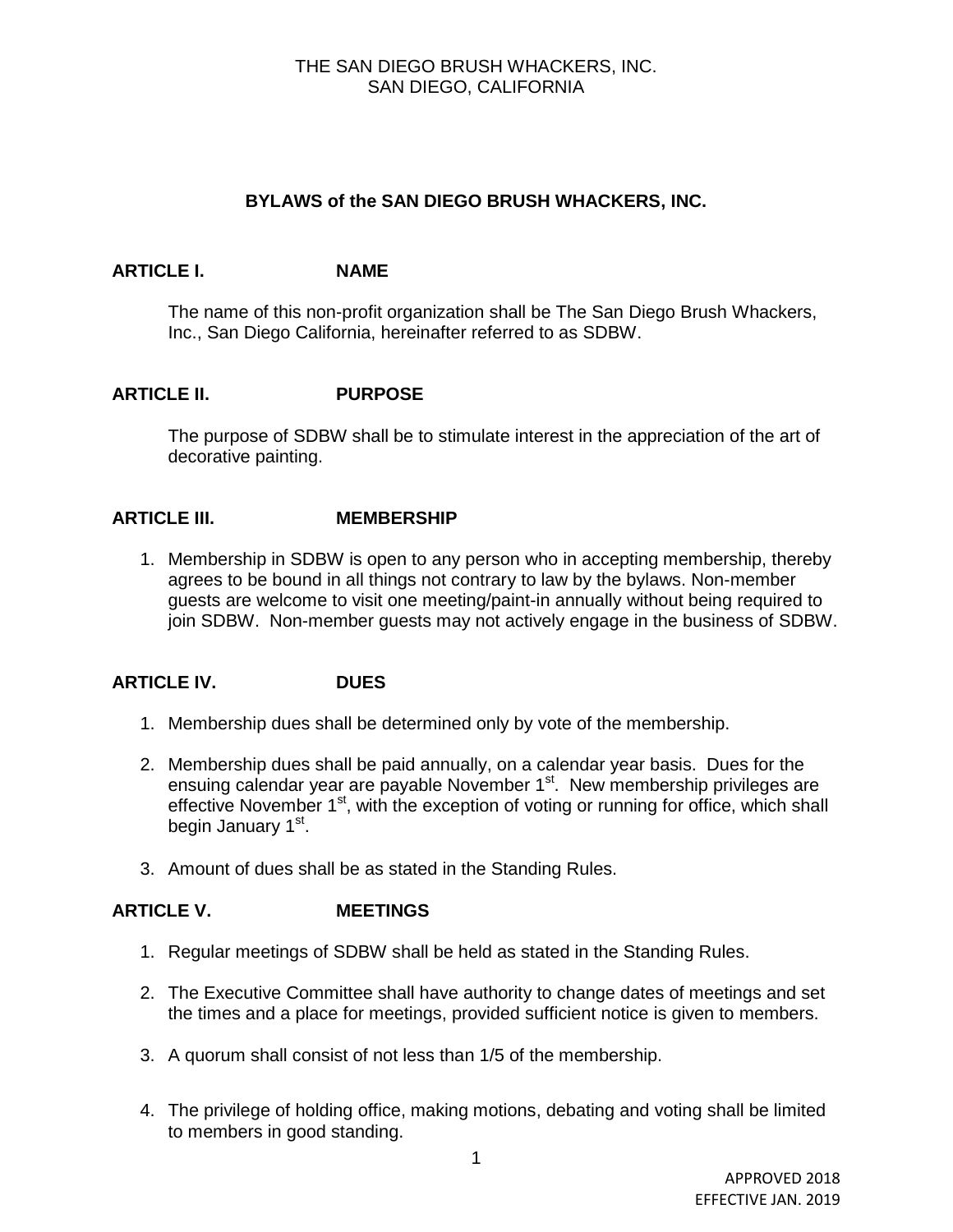# **ARTICLE VI. ELECTED OFFICERS**

- 1. The elected officers of SDBW shall be President,  $1<sup>st</sup>$  Vice President.  $2<sup>nd</sup>$  Vice President, Secretary and Treasurer.
- 2. The term of office shall be two years. No officer may hold the same office for more than two consecutive full terms.
- 3. Duties of the officers shall be as follows:
	- a. The President shall preside at meetings of SDBW and meetings of the Executive Committee; shall be a member ex-officio of all committees, with the exception of the nominating committee; shall sign checks in the absence of the Treasurer; and shall perform such other duties as usually pertain to the office. The President shall be responsible to see that all required reports and correspondence are submitted to the Executive Committee.
	- b. The 1<sup>st</sup> Vice president shall preside in the absence of the President; shall assist the President; and shall serve as the Coordinator of Programs.
	- c. The 2<sup>nd</sup> Vice President shall serve as the Coordinator of Membership.
	- d. The Secretary shall record minutes of all meetings of SDBW and the Executive Committee. These minutes shall be kept in books or in a digital format and are the property of SDBW, and shall be a complete and clear written record of activities. The Secretary shall provide a copy of the minutes of each meeting to the Newsletter.
	- e. The Treasurer shall receive all monies of SDBW, shall keep an accurate record of receipts and expenditures, shall pay all bills upon approval of the Executive Committee, shall file tax returns with the IRS and Franchise Tax Board, and shall prepare a complete report at the end of the calendar year. The Treasurer shall provide a copy of the report to the President to be presented to the Executive Committee.

# **ARTICLE VII. APPOINTED OFFICERS**

1. The President, with the approval of the Executive Committee, may appoint officers of SDBW, to be selected for special duties as deemed necessary.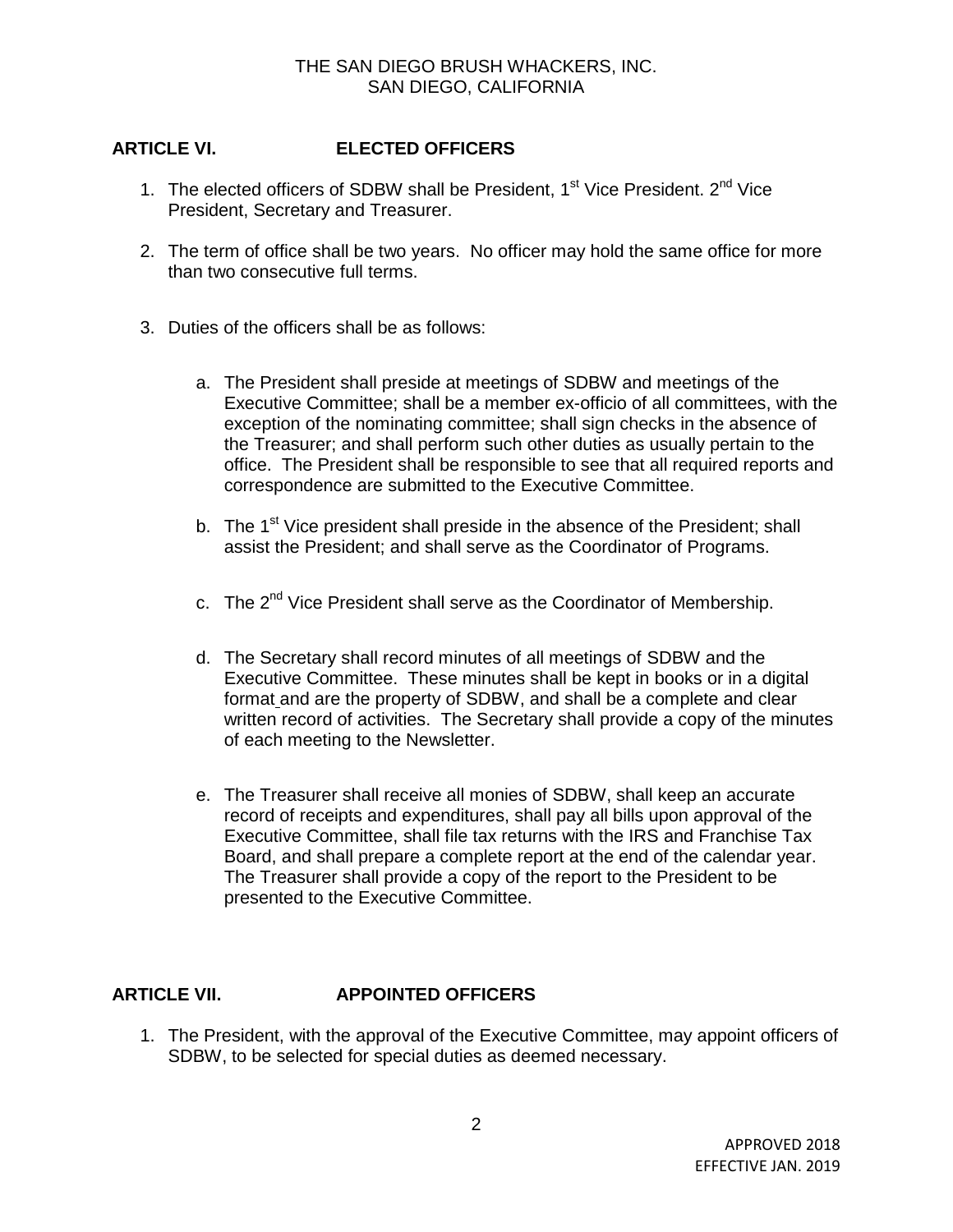- a. Such appointed officers shall include Newsletter Editor, Ways and Means and Historian. All annually appointed officers shall be voting members of the Executive Committee.
- b. The term of office shall be **two** years. No appointed officer may hold the same office for more than two consecutive full terms. However, rather than having a vacant position the officer may continue to serve.
- c. The number of appointed officers, with vote, shall not exceed the number of elected officers.
- d. Special committees may be appointed as deemed necessary by the President with approval of the Executive Committee. They shall exist until their purpose is fulfilled.

# **ARTICLE VIII. EXECUTIVE COMMITTEE**

- 1. The Executive Committee shall consist of the elected and appointed officers of SDBW.
- 2. The duties of the Executive Committee shall be:
	- a. To transact necessary business in the intervals between board meetings and such other business as may be referred by SDBW.
	- b. To prepare an annual budget and submit it to the membership for approval in **December**.
	- c. To approve and pay all expenses within the limits of the budget **by December 31st** .

# **ARTICLE IX. FINANCES**

- 1. The Executive Committee, upon recommendation of the Treasurer shall designate all financial institutions that shall be the depository of SDBW funds. The President and Treasurer shall execute signature cards.
- 2. To insure the accounting procedures are accurate, consistent and current, an audit committee designated by the Executive Committee shall perform a year-end audit of the Treasurer's records. Special audits may be scheduled if deemed necessary due to change of officers, etc.

# **ARTICLE X. NOMINATIONS AND ELECTIONS**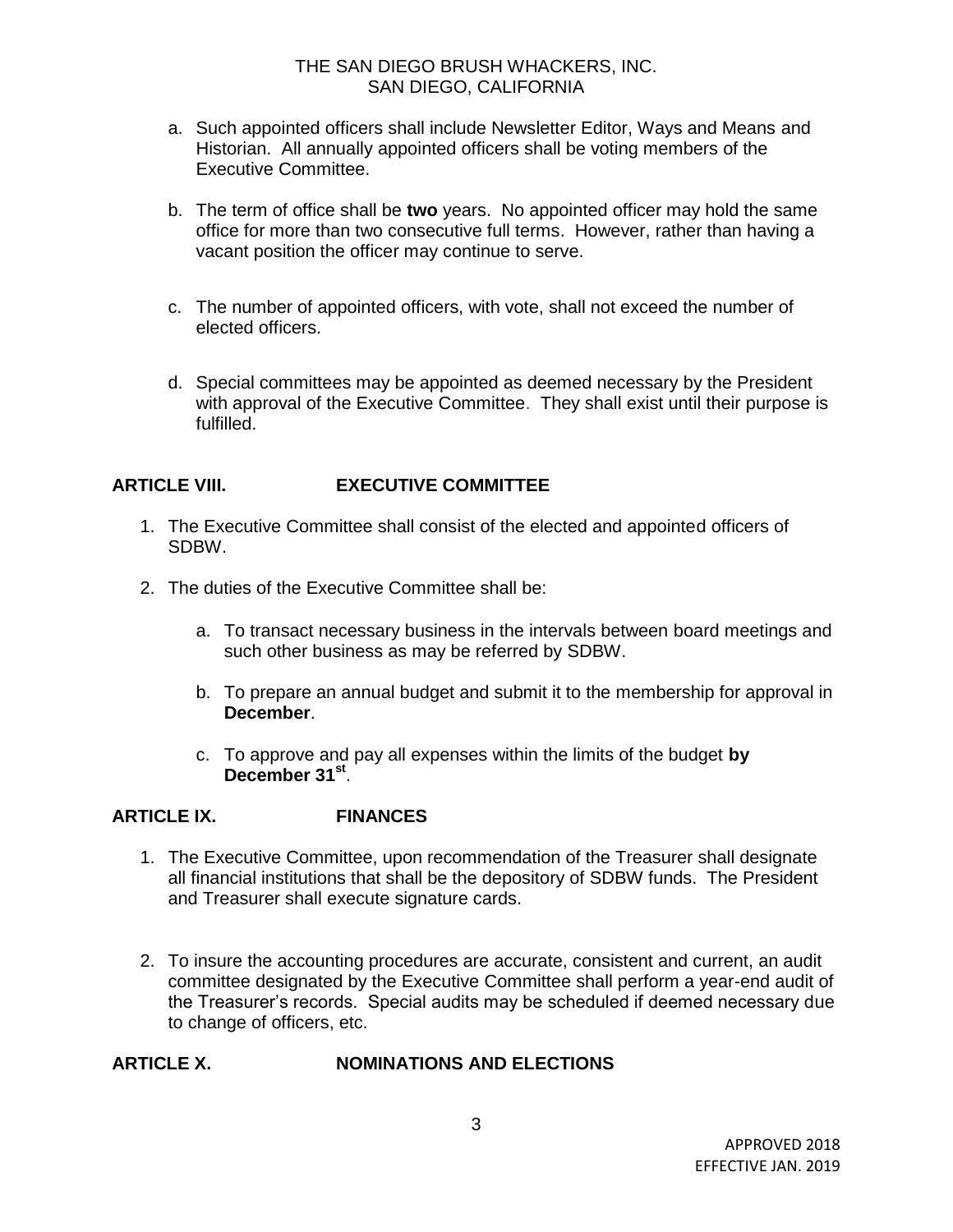- 1. Nominations shall be made in the fall for the coming year.
	- a. The President with the approval of the Executive Committee shall appoint a Nominating Chairperson. The Nominating Chairperson shall be appointed at least two months before the meeting at which elections will be held.
	- b. The Nominating Chairperson shall prepare a slate for the election of officers and shall submit it to the members at least two weeks prior to the meeting at which elections are to be held, either through means of the Newsletter or Email communication.
	- c. There shall be provisions for nominations from the floor for each office at the meeting at which elections are held, provided that prior consent of the nominee has been obtained.
- 2. Elections shall take place before the end of the calendar year.
	- a. Officers shall be elected prior to the first of the year, shall take office January 1<sup>st</sup> and shall hold office until a successor is duly named.
	- b. A majority vote is required to elect. If there is more than one candidate for office, voting shall be by written ballot.
	- c. A vacancy in the office of President shall be filled by the 1<sup>st</sup> Vice President for the remainder of the term. A vacancy in an office other than the President shall be filled by majority vote of the Executive Committee.

#### **ARTICLE XI. AMENDMENTS**

- 1. All proposed amendments must be approved by the Executive Committee.
- 2. After approval by the Executive Committee, these bylaws may be changed by a 2/3 vote of the members, either present at the meeting or by absentee ballot, provided a quorum has been met and proposed changes have been presented to the members in writing at least two weeks prior to the meeting at which voting is to take place.

#### **ARTICLE XII. PARLIAMENTARY AUTHORITY**

Robert's Rules of Order, Newly Revised, shall be the parliamentary authority for all matters not in conflict with these bylaws.

#### **ARTICLE XIII. DISSOLUTION**

In the event of dissolution of SDBW, all liabilities and obligations of SDBW shall be paid, satisfied, and discharged or adequate provision made therefor. Any remaining